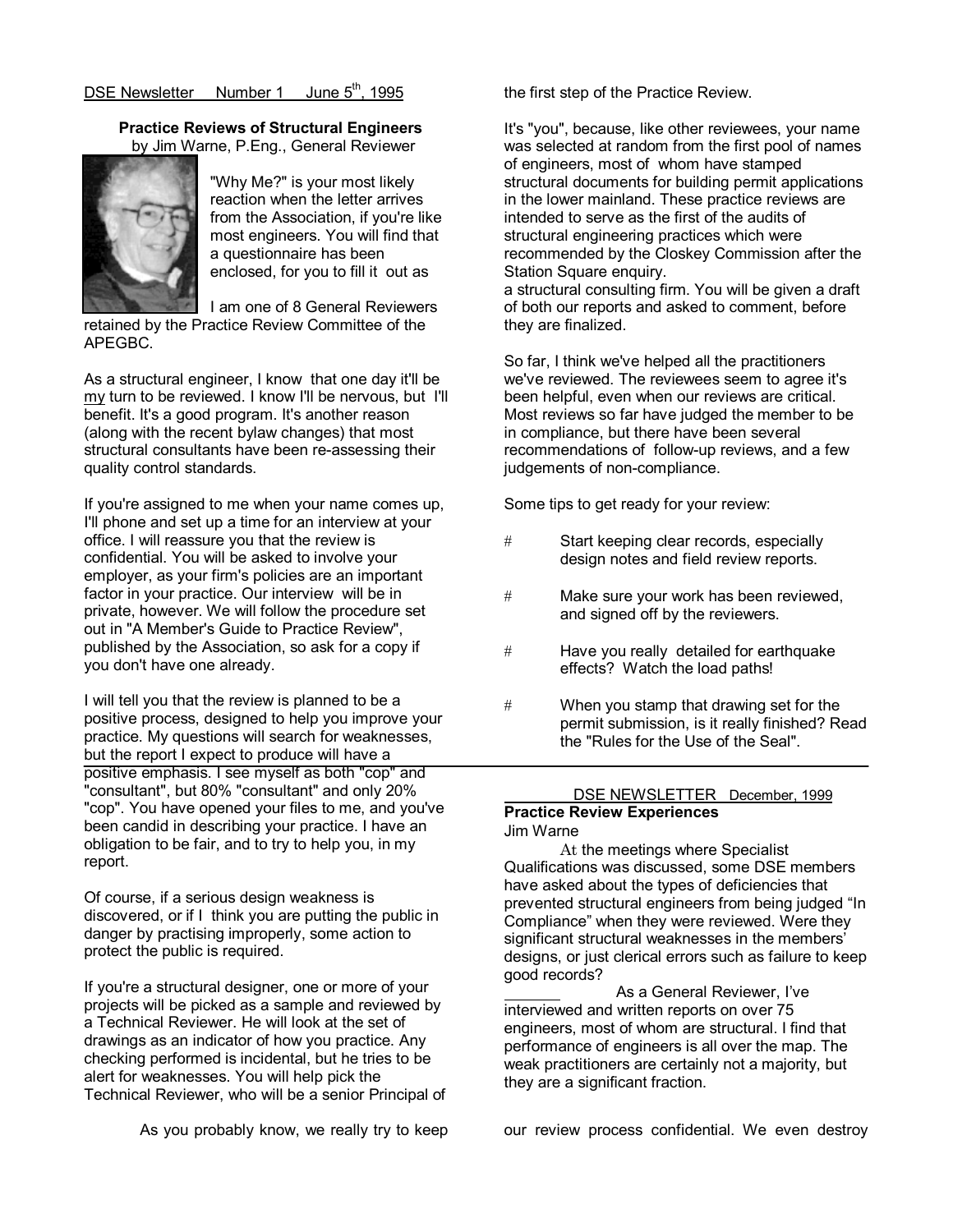the assessment files for each reviewed member, after the review process is complete. Consequently, the following examples are reported from my memory, and cannot be tied to individual engineers. Here are some of the common weaknesses I recall from technical reviews of structural engineers:

Gaps in the load path: In low rise steel frame buildings with open web steel joists, some designers have omitted connections between metal roof or floor deck diaphragms and the beams below, on brace lines. I guess they assume the joist seats can transfer seismic shears perpendicular to the joists, but joist seats usually can't. Other omissions have been the drag struts under a metal deck where shears have to be transferred to re-entrant corners of exterior walls, or to interior shear walls. In wood framed structures, we also encounter gaps between plywood roof diaphragms and exterior walls, where roof trusses bear on the walls.

Misunderstanding of seismic behavior: One of the most common weaknesses among designers, this may show up as a mix of incompatible systems in a structure. An example is using a steel moment frame along the open front wall of a building, and a masonry or tilt-up concrete wall at the back. The moment frame may be able to take the share of lateral load that the engineer has assigned, but it is so flexible compared with the back wall that floors or roof could separate from the support walls before the resistance develops.

 In retail buildings we have seen an odd combination of masonry piers and nailed plywood spandrel panels. The piers and the panels were intended to resist lateral loads by working together as a moment frame, but the connection flexibility, and the flexibility of the nailed plywood, meant the masonry piers would have to lean over very far before moment resistance could develop. P- Delta effects would get worse with each seismic oscillation.

## Unstiffened steel beam webs at bearing points.

 I'm always surprised to see this weakness, because everyone knows about the Station Square collapse Some designers have shown steel beams continuing over columns with no web stiffeners at bottom flange bearing points, and no joist extensions or equivalent bracing. Timber beams are sometimes detailed this way as well, continuing over posts, with long overhangs and no compression edge bracing.

 These are examples of technical weaknesses - where the designer doesn't appear to understand structural behavior.

Next issue: Weaknesses in Quality Control. DSE Newsletter March, 2000 Practice Review Experiences - by Jim Warne

More examples of the "weaknesses" that Reviewers find, when doing Practice Reviews of structural engineers:

 In the last issue we discussed "Technical Weaknesses," reported in Technical Reviews. This month I'll describe some "Quality Control" weaknesses I've encountered when reviewing the practices of Structural Engineers.

 No Concept Review: This is still the most common weakness encountered, but it has become rarer, as more and more engineers realize that most of their colleagues are now obtaining concept reviews that comply with the Association's bylaw. Getting Independent Concept Reviews is just

common-sense checking. Without them, how can we catch our own mistakes? Getting an independent review seems to be a dispensable luxury in some firms.

 You can't avoid getting your design reviewed, if you work for a big industrial firm like Sandwell or Simons. It's an ingrained part of the culture. But it's less likely if you're a sole practitioner, or an engineer in a small firm. If you are in an intensely competitive market, perhaps designing wood frame apartments, you may feel pressed to cut back on concept reviews. But many small firms have found they can exchange review services with other, similar firms.

When we visit structural engineers and find they have not been getting concept reviews of their designs, we treat the omission seriously. The good news is that the follow- up reviews that we do a year later almost always show that concept reviews are being obtained. Even sole practitioners find they can comply with the Association's Guideline.

Cursory Checking: Checking practices among structural designers seem to be "all over the map." The industry a designer works in makes a big difference, but good checking isn't a monopoly of big firms. Some small firms do good checking, and some don't. The ones that don't are often unaware there's a weakness.

 While an engineer will admit it if he doesn't get concept reviews, everyone seems to say: "We do good checking." When I hear that claim, I expect to see samples of check prints with every member on the plans, and every number, crossed off in yellow or red. Systematic, thorough checking seems rare these days.

 A minimum acceptable standard is one where I can see a record of the checker's calculations, showing that he or she has followed the load paths and tested the strength of most of the critical members. I don't consider a visual scan of the design drawings by a senior partner, just before printing for an issue, to meet the definition of "checking."